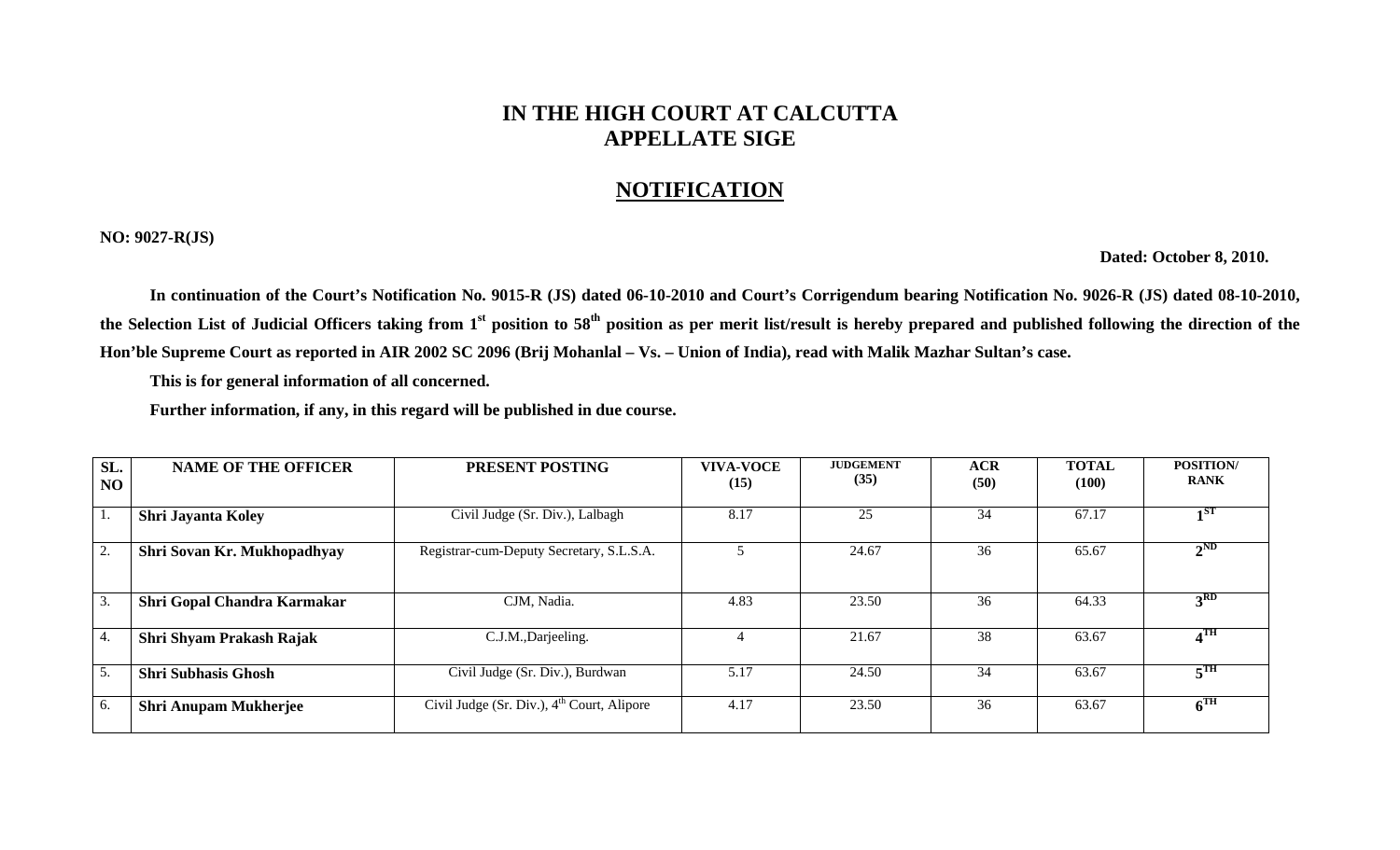| 7.  | <b>Yasmin Fatma</b>             | CJM, Balurghat                                            | 6.33             | $\overline{25}$ | $\overline{32}$ | 63.33           | 7 <sup>TH</sup>          |
|-----|---------------------------------|-----------------------------------------------------------|------------------|-----------------|-----------------|-----------------|--------------------------|
| 8.  | <b>Shri Sunirmal Dutta</b>      | Civil Judge (Sr. Divn.), Siliguri                         | 4.83             | 22.50           | 36              | 63.33           | 8 <sup>TH</sup>          |
| 9.  | Shri Santanu Jha                | CJM, Murshidabad.                                         | 5.34             | 21.67           | $\overline{36}$ | 63.01           | $\mathbf{q}^{\text{TH}}$ |
| 10. | Shri Apurba Sinha Roy           | ACJM, Toofangunj                                          | 7.33             | 25.67           | 30              | 63              | $10^{\text{TH}}$         |
| 11. | Shri Ajay Kr. Mukherjee         | Civil Judge (Sr. Div.), 2 <sup>nd</sup> Court, Krishnagar | 5.17             | 21.5            | $\overline{36}$ | 62.67           | $11^{\text{TH}}$         |
| 12. | <b>Smt. Shampa Dutta (Paul)</b> | Civil Judge (Sr. Divn.), 1 <sup>st</sup> Court, Bankura   | 7.17             | 23.33           | 32              | 62.50           | $12^{\text{TH}}$         |
| 13. | <b>Shri Tarak Nath Bhagat</b>   | ACJM, Bolpur                                              | 4.67             | 22.50           | 35              | 62.17           | $13^{\text{TH}}$         |
| 14. | Shri Bidyut Kr. Ray             | ACJM, Sealdah                                             | 4.33             | 23.67           | 34              | 62              | $14^{\text{TH}}$         |
| 15. | <b>Shri Sandip Chowdhury</b>    | Civil Judge (Sr. Div.), Dinhata.,<br>Cooch Behar          | $\overline{4.5}$ | 23.50           | $\overline{34}$ | $\overline{62}$ | $15^{\text{TH}}$         |
| 16. | <b>Smt. Sanchita Sarkar</b>     | Civil Judge (Sr. Div.), Jalpaiguri                        | 5.50             | 22.17           | 34              | 61.67           | $16^{\text{TH}}$         |
| 17. | Shri Sujit Kumar Mehrotra       | CJM, Cooch Behar                                          | 5.50             | 22.17           | $\overline{34}$ | 61.67           | $17^{\text{TH}}$         |
| 18. | <b>Shri Dilip Kr. Das</b>       | Civil Judge (Sr. Div.), 2 <sup>nd</sup> Court, Howrah     | 3.50             | 22.17           | 36              | 61.67           | $18^{TH}$                |
| 19. | <b>Smt. Arti Sharma Roy</b>     | CJM, Bankura                                              | $5\overline{)}$  | 24.5            | 32              | 61.5            | $19^{TH}$                |
| 20. | Smt. Rupanjana Chakraborty      | CJM, Purulia                                              | 4.67             | 22.83           | 34              | 61.50           | $20^{\text{TH}}$         |
| 21. | <b>Shri Pradip Banerjee</b>     | Civil Judge (Sr. Div.), 1 <sup>st</sup> Court, Contai     | 4.83             | 22.50           | 34              | 61.33           | $21^{ST}$                |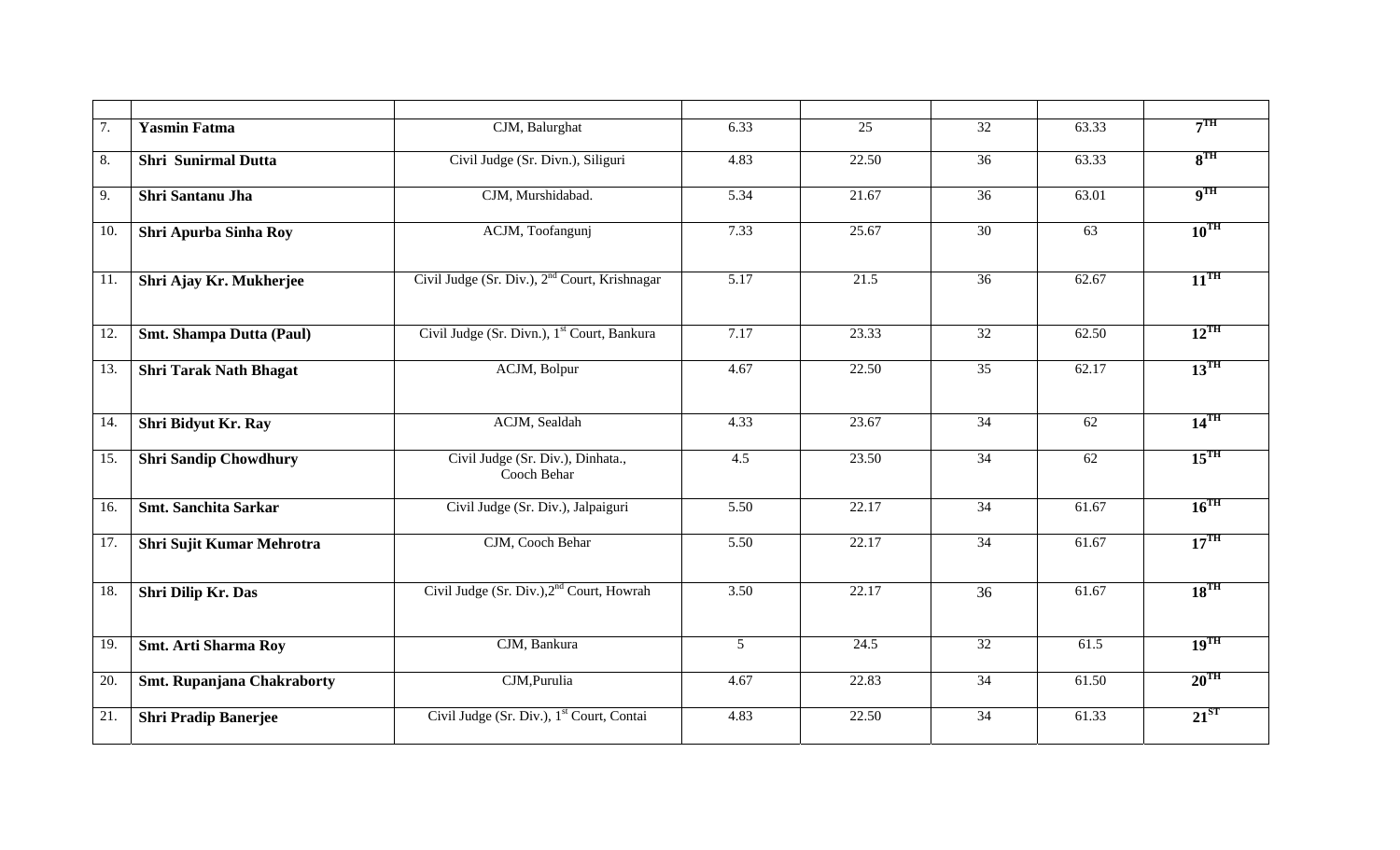| 22. | <b>Smt. Kaberi Basu</b>         | CJM, Howrah                                                          | 5.50             | 21.83             | $\overline{34}$ | 61.33 | $22^{ND}$          |
|-----|---------------------------------|----------------------------------------------------------------------|------------------|-------------------|-----------------|-------|--------------------|
| 23. | <b>Shri Manas Basu</b>          | Civil Judge (Sr. Div.), Sealdah                                      | 4.50             | 22.83             | 34              | 61.33 | $23^{RD}$          |
| 24. | Shri Sankar Mani Tripathi       | Civil Judge (Sr. Divn.), Islampur                                    | 5.17             | 23.67             | 32              | 60.84 | $24$ <sup>TH</sup> |
| 25. | Smt. Sudeshna De Chatterjee     | ACJM, Serampore.                                                     | 4.83             | $\overline{22}$   | $\overline{34}$ | 60.83 | $25^{\text{TH}}$   |
| 26. | <b>Smt. Durga Khaitan</b>       | ACJM, Katwa                                                          | 4.33             | 22.50             | 34              | 60.83 | $26$ <sup>TH</sup> |
| 27. | <b>Shri Somnath Chakraborty</b> | Registrar, Civil Court, Alipore                                      | 5.50             | 21.17             | $\overline{34}$ | 60.67 | $27^{\text{TH}}$   |
| 28. | Shri Asish Kr.Hazra             | Civil Judge (Sr. Div.), 1 <sup>st</sup> Court,<br>Paschim Medinipore | 3.67             | $\overline{22.5}$ | $\overline{34}$ | 60.17 | $28$ <sup>TH</sup> |
| 29. | Shri Monojyoti Bhattacharya     | Civil Judge (Sr. Div.),<br>9 <sup>th</sup> Court, Alipore            | $\overline{4.5}$ | 23.5              | $\overline{32}$ | 60    | $29$ <sup>TH</sup> |
| 30. | <b>Smt. Seuli Biswas</b>        | Judge, Bench-5, PSCC, Calcutta                                       | 3.17             | 20.83             | 36              | 60    | $30^{\text{TH}}$   |
| 31. | Shri Sanjoy Mukhopadhyay        | Civil Judge (Sr. Div.), 1 <sup>st</sup> Court, Howrah                | 4.50             | 23.17             | 32              | 59.67 | $31^{ST}$          |
| 32. | <b>Shri Mahananda Das</b>       | ACJM, Kalyani.                                                       | 2.50             | 21.17             | 36              | 59.67 | $32^{ND}$          |
| 33. | Shri Arun Kiran Bandyopadhyay   | Civil Judge (Sr. Div.), Basirhat                                     | 3.50             | 22.17             | 34              | 59.67 | 33 <sup>RD</sup>   |
| 34. | Shri Sarajit Majumder           | A.C.J.M., Mathabhanga                                                | 3.33             | 22.33             | 34              | 59.66 | $34$ <sup>TH</sup> |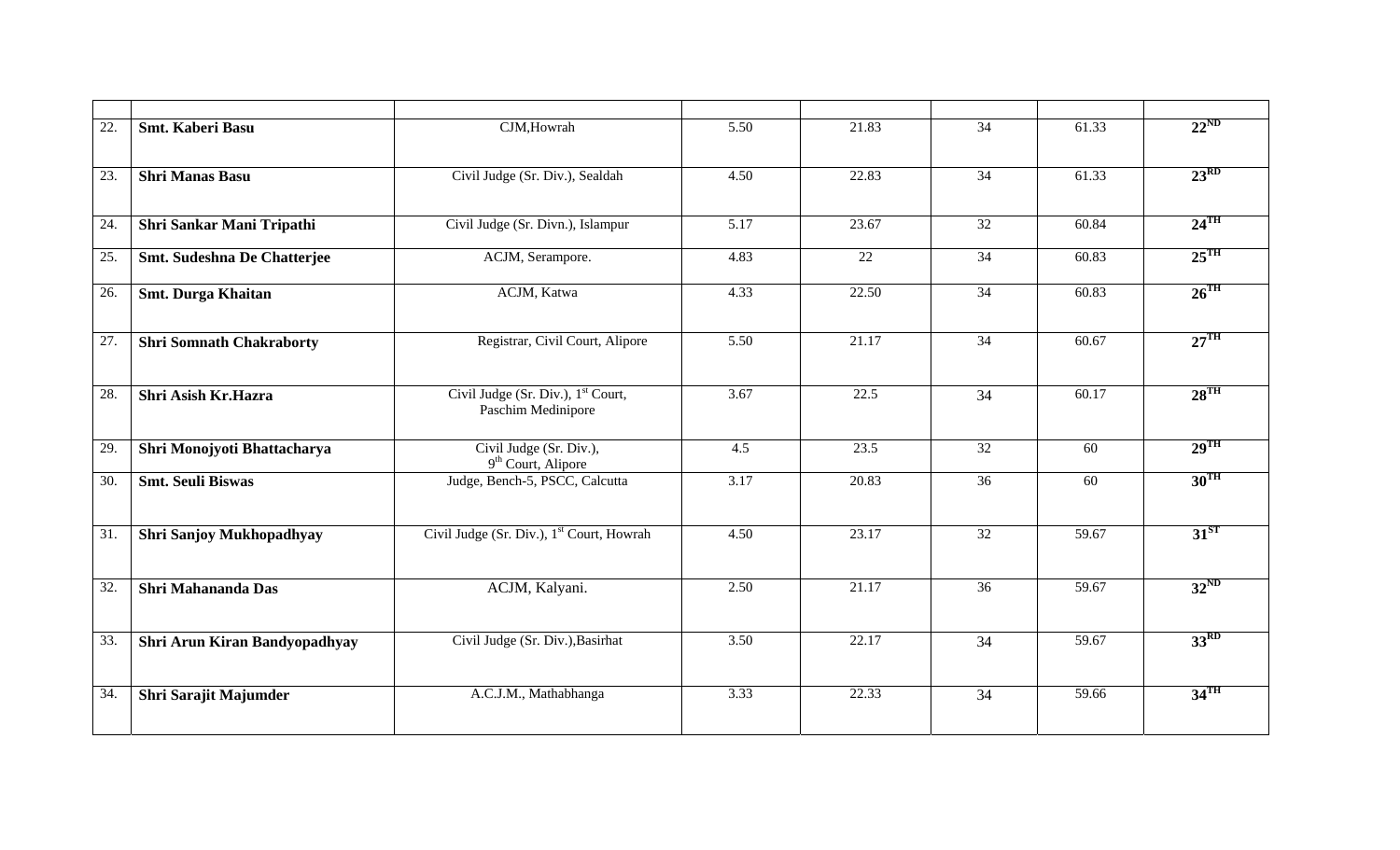| $\overline{35}$ | Shri Subash Kr. Kar           | Civil Judge (Sr. Div.), 1 <sup>st</sup> Addl. Court, Burdwan | 5.17            | 22.17             | $\overline{32}$ | 59.34           | 35 <sup>TH</sup>   |
|-----------------|-------------------------------|--------------------------------------------------------------|-----------------|-------------------|-----------------|-----------------|--------------------|
| 36.             | <b>Shri Sudhir Kumar</b>      | Civil Judge (Sr. Div.), Asansol                              | 3.83            | 23.50             | 32              | 59.33           | $36$ <sup>TH</sup> |
| 37.             | Md. Shabbar Rashidi           | ACJM, Ghatal                                                 | $5\overline{)}$ | 22.17             | $\overline{32}$ | 59.17           | 37 <sup>TH</sup>   |
| 38.             | <b>Syed Neyazuddin Azad</b>   | Registrar, Paschim Medinipur                                 | 5.50            | 21.67             | $\overline{32}$ | 59.17           | $38^{\text{TH}}$   |
| 39.             | <b>Smt. Sumitra Roy</b>       | CJM, Barasat.                                                | $\overline{5}$  | $\overline{24}$   | $\overline{30}$ | $\overline{59}$ | $39$ <sup>TH</sup> |
| 40.             | <b>Shri Subhasis Ghosal</b>   | ACJM, Ranaghat                                               | 4.67            | 20.33             | 34              | 59              | $40^{\text{TH}}$   |
| 41.             | <b>Shri Amit Chakraborty</b>  | Civil Judge (Sr. Div.), 2 <sup>nd</sup> Court, Barasat       | 5.50            | 21.50             | 32              | $\overline{59}$ | $41^{ST}$          |
| 42.             | Smt. Ali Biswas (Sarkar)      | Senior Municipal Magistrate, Calcutta                        | 4.50            | 22.17             | $\overline{32}$ | 58.67           | $42^{\text{ND}}$   |
| 43.             | <b>Shri Sukumar Ray</b>       | Administrative Officer, West Bengal Judicial<br>Academy      | 5.17            | $\overline{21.5}$ | $\overline{32}$ | 58.67           | 43 <sup>RD</sup>   |
| 44.             | Shri Tapan Kr. Mondol         | ACJM, Basirhat                                               | 4.50            | 22.17             | 32              | 58.67           | $44^{\text{TH}}$   |
| 45.             | Shri Abhijit De               | Competent Authority, Metro Railway.                          | 4.17            | 22.17             | 32              | 58.34           | $45^{\text{TH}}$   |
| 46.             | Shri Bibhuti Narayan Singh    | Civil Judge (Sr. Div.), Addl. Court, Hooghly                 | 5.17            | 21.17             | 32              | 58.34           | $46^{\text{TH}}$   |
| 47.             | <b>Shri Uttam Kumar Nandy</b> | Civil Judge (Sr. Div.), 1 <sup>st</sup> Court, Krishnagar    | 4.33            | 22                | 32              | 58.33           | $47^{\text{TH}}$   |
| 48.             | <b>Smt. Ashima Pal</b>        | ACJM, Kakdwip                                                | 5.33            | 23                | 30              | 58.33           | $48^{\text{TH}}$   |
| 49.             | <b>Shri Raja Chatterjee</b>   | Civil Judge (Sr. Div.), 3 <sup>rd</sup> Court,               | 4.83            | 23.5              | 30              | 58.33           | $49^{\text{TH}}$   |